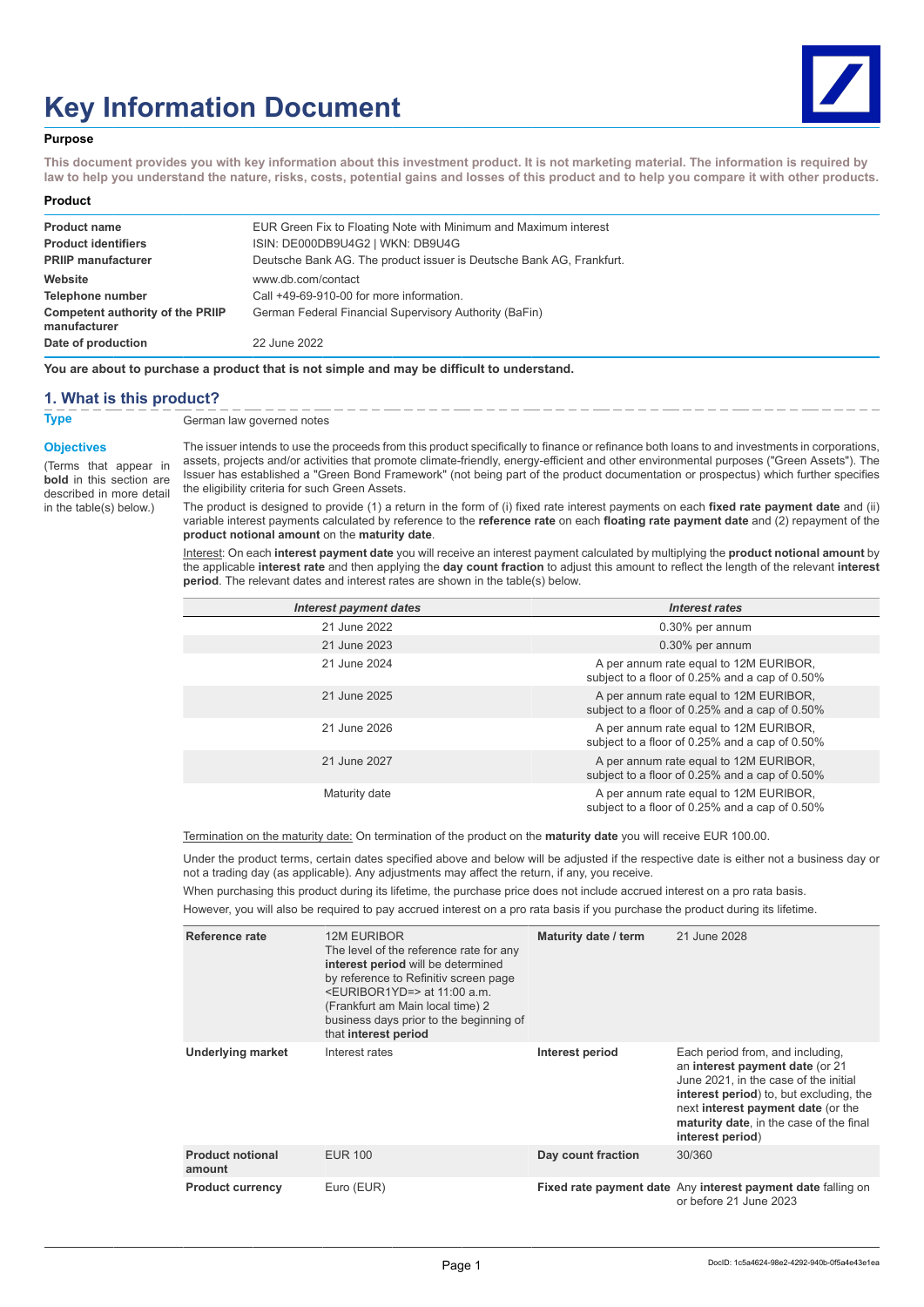|  | ssue date |  |
|--|-----------|--|
|--|-----------|--|

The issuer may terminate the product with immediate effect in the event of obvious written or mathematical errors in the terms and conditions or if certain extraordinary events provided in the terms and conditions occur. Examples of extraordinary events include (1) material changes and (2) events, in particular due to changes in certain external conditions that hinder the issuer in meeting its obligations in connection with the product or – depending on the terms and conditions of the security – otherwise affect the product and/or the issuer. In case of immediate termination, the return (if any) may be significantly lower than the purchase price, but will reflect the product's market value and, if higher, any minimum redemption (alternatively, in some cases the corresponding compounded amount may be paid out at the product's scheduled maturity). Instead of immediate termination, the issuer may also amend the terms and conditions.

Provided that in the event of any inconsistency and/or conflict between the foregoing paragraph and any applicable law, order, rule or other legal requirement of any governmental or regulatory authority in a territory in which this product is offered, such national requirements shall prevail.

**Intended retail investor**

The product is intended for private clients who pursue the objective of general capital formation/asset optimization and have a mediumterm investment horizon. This product is a product for clients who have sufficient knowledge and / or experience to make an informed investment decision. The investor cannot bear any losses on the capital invested and attaches importance to capital protection.

# **2. What are the risks and what could I get in return?**







**The risk indicator assumes you keep the product for 6 years. The actual risk can vary significantly if you cash in at an early stage and you may get back less.**

The summary risk indicator is a guide to the level of risk of this product compared to other products. It shows how likely it is that the product will lose money because of movements in the markets or because we are not able to pay you.

We have classified this product as 1 out of 7, which is the lowest risk class. This rates the potential losses from future performance at a very low level, and poor market conditions are very unlikely to impact our capacity to pay you.

You are entitled to receive back at least 100.00% of your capital. However, this protection against future market performance will not apply if you cash in before maturity or in case of immediate termination by the issuer.

If we are not able to pay you what is owed, you could lose your entire investment.

**Market developments in the future cannot be accurately predicted. The scenarios shown are only an indication of some of the possible outcomes based on recent returns. Actual returns could be lower.**

| <b>Investment: EUR 10,000</b> |                                        |               |               |                                 |
|-------------------------------|----------------------------------------|---------------|---------------|---------------------------------|
| <b>Scenarios</b>              |                                        | 1 year        | 3 years       | 6 years                         |
|                               |                                        |               |               | (Recommended<br>holding period) |
| <b>Stress scenario</b>        | What you might get back<br>after costs | EUR 10.755.33 | EUR 11.491.88 | EUR 12,392.45                   |
|                               | Average return each year               | 7.55%         | 4.74%         | 3.64%                           |
| Unfavourable scenario         | What you might get back<br>after costs | EUR 11,290.52 | EUR 11,633.77 | EUR 12,449.59                   |
|                               | Average return each year               | 12.91%        | 5.17%         | 3.72%                           |
| Moderate scenario             | What you might get back<br>after costs | EUR 11,500.85 | EUR 11,804.46 | EUR 12.513.83                   |
|                               | Average return each year               | 15.01%        | 5.69%         | 3.81%                           |
| <b>Favourable scenario</b>    | What you might get back<br>after costs | EUR 11.647.66 | EUR 11,888.89 | EUR 12.541.17                   |
|                               | Average return each year               | 16.48%        | 5.94%         | 3.85%                           |

This table shows the money you could get back over the next 6 years under different scenarios, assuming that you invest EUR 10,000.

The scenarios shown illustrate how your investment could perform. You can compare them with the scenarios of other products. The scenarios presented are an estimate of future performance based on evidence from the past on how the value of this investment varies, and are not an exact indicator. What you get will vary depending on how the market performs and how long you keep the product. The stress scenario shows what you might get back in extreme market circumstances, and it does not take into account the situation where we are not able to pay you.

The figures shown include all the costs of the product itself, but may not include all the costs that you pay to your advisor or distributor. The figures do not take into account your personal tax situation, which may also affect how much you get back.

## **3. What happens if Deutsche Bank AG, Frankfurt is unable to pay out?**

You are exposed to the risk that the issuer might be unable to fulfil its obligations in respect of the product – e.g. in the event of insolvency (inability to pay / overindebtedness) or an administrative order of resolution measures. In case of a crisis of the issuer such an order can also be issued by a resolution authority in the run-up of an insolvency proceeding. In doing so, the resolution authority has extensive intervention powers. Among other things, it can reduce rights of the investors to zero, terminate the product or convert it into shares of the issuer and suspend rights of the investors. With regard to the basic ranking of the issuer's obligations in the event of action by the resolution authority, please see www.bafin.de and search for the keyword "Haftungskaskade". A total loss of your capital invested is possible. The product is a debt instrument and as such is not covered by any deposit protection scheme.

#### **Performance scenarios**